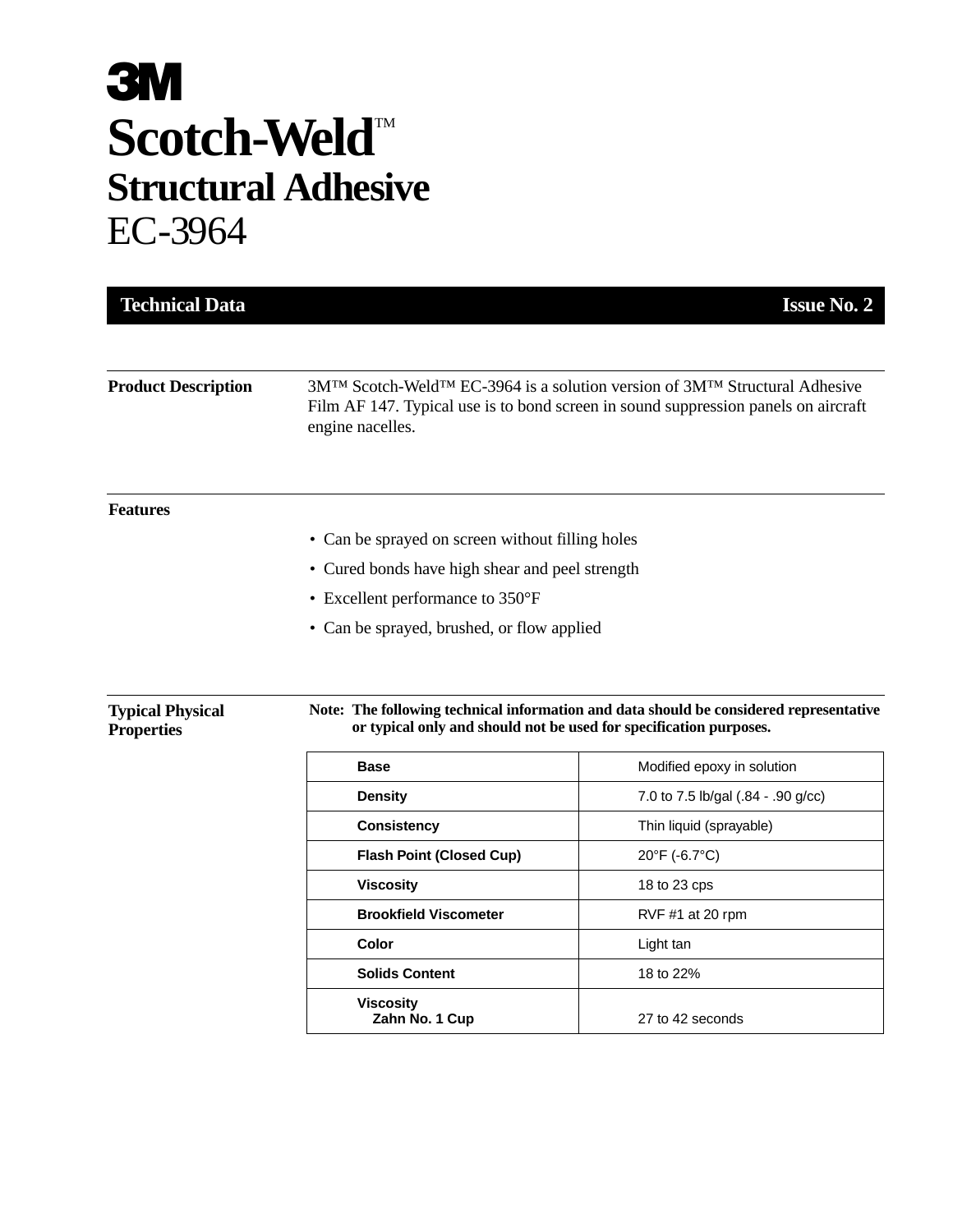## **Scotch-Weld™ Structural Adhesive** EC-3964

### **Mechanical Properties: Typical Performance**

#### **Note: The following performance data have been obtained in the 3M laboratory and tested in accordance with ASTM D 1002.**

|                                | ∘⊏               | <b>Test Temperature</b><br>(°C) | psi                  | <b>Typical Value</b><br>(MPa) |
|--------------------------------|------------------|---------------------------------|----------------------|-------------------------------|
| <b>Lap Shear Strength</b><br>⋔ | -67<br>75<br>300 | (-55)<br>(24)<br>(149)          | 4700<br>4700<br>1800 | (32.4)<br>(32.4)<br>(12.4)    |

**Note: The following performance data have been obtained in the 3M laboratory and tested in accordance with ASTM D 3167.**

|                                              | <b>Test Temperature</b> | <b>Typical Value</b> |
|----------------------------------------------|-------------------------|----------------------|
| <b>Floating Roller Peel</b><br>$\frac{1}{2}$ | 75°F (24°C)             | 31 piw (138 N/25 mm) |

**Procedure:** Above tests were conducted on optimized FPL etched 2024-T3 Alclad aluminum. The adhesive was applied, dried and cured as outlined in the product application section. The lap shear specimens were tested at 0.10 inches/minute and the floating roller peel specimens were tested at 12 inches/minute. The 300°F lap shear specimens were held at  $300 \pm 5^{\circ}$  F for 15 to 30 minutes prior to test.

## **Product Application Note: While this information is provided as a general application guideline based upon typical conditions, it is recognized that no two applications are identical due to differing assemblies, methods of heat and pressure application, production equipment and other limitations. It is therefore suggested that experiments be run, within the actual constraints imposed by purchasers' or customers' facilities, to determine optimum conditions for user's specific application and to determine suitability of product for particular intended use.** A. **Surface Preparation**. A thoroughly cleaned, dry, grease-free surface is essential for maximum performance. Cleaning methods which will produce a break free water film on metal surfaces are generally satisfactory. 1. **Aluminum.**  Optimized FPL Etch - 3M Company AdhD Method C-2803 or ASTM D 2651. a. Alkaline degrease - Oakite 164\* solution 9-11 oz./gallon of water at 190°F  $(87^{\circ}C) \pm 10^{\circ}F \ (\pm 5.6^{\circ}C)$  for 10-20 minutes. Rinse immediately in large quantities of cold running water. b. Optimized FPL Etch Solution (1 liter): **Material Amount** Distilled Water 700 ml plus balance of liter (see below) Sodium Dichromate 28 to 67.3 grams Sulfuric Acid 287.9 to 310.0 grams Aluminum Chips 1.5 grams/liter of mixed solution To prepare 1 liter of this solution, dissolve sodium dichromate in 700 ml of distilled water. Add sulfuric acid and mix well. Add additional water to fill to 1 liter. Heat mixed solution to 66 to 71°C (150 to 160°F). Dissolve 1.5 grams of 2024 bare aluminum chips per liter of mixed solution. Gentle agitation will help aluminum dissolve in about 24 hours. To FPL etch panels, place them in the above solution at 150 to 160°F (66 to 71 $^{\circ}$ C) for 12 to 15 minutes. **Note:** Review and follow all safety and precautionary information supplied by chemical supplier prior to preparing this etch solution.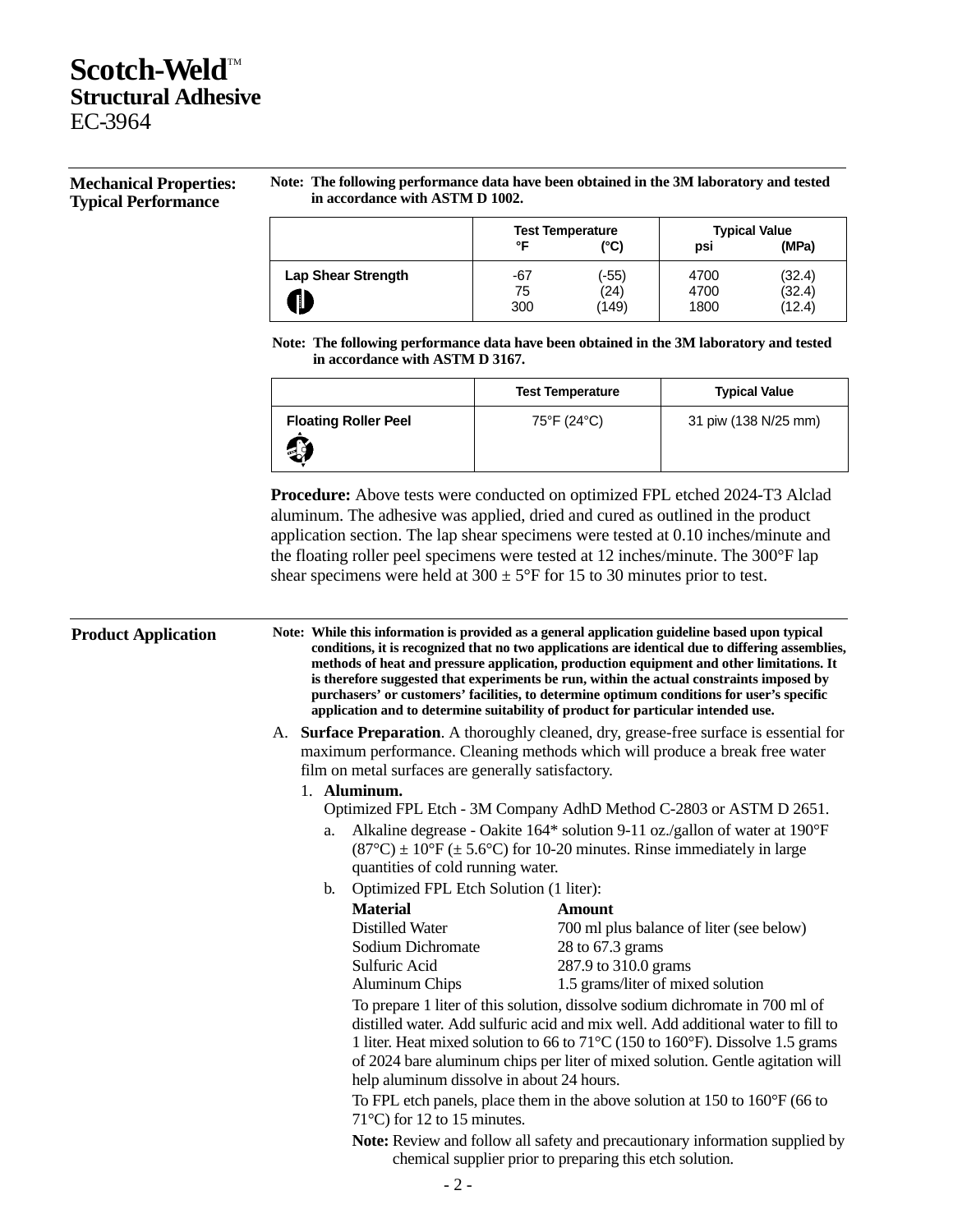# **Scotch-Weld™ Structural Adhesive** EC-3964

| <b>Product Application</b><br><i>(continued)</i> | Rinse immediately in large quantities of clear running tap water.<br>c.<br>Dry-Air dry approximately 15 minutes followed by a forced air dry at $140^{\circ}F(60^{\circ}C)$<br>d.<br>maximum for 10 minutes (minimum).<br>Current theory suggests that both surface structure and chemistry play a significant<br>e.<br>role in determining the strength and permanence of bonded structure. It is therefore<br>advisable to bond or prime freshly cleaned surfaces as soon as possible after<br>preparing to avoid contamination and/or mechanical damage. |                                                                                                                                                                               |                                                                                                                                                                                                                                                                                                                                                                                                                                                                                                                          |  |
|--------------------------------------------------|-------------------------------------------------------------------------------------------------------------------------------------------------------------------------------------------------------------------------------------------------------------------------------------------------------------------------------------------------------------------------------------------------------------------------------------------------------------------------------------------------------------------------------------------------------------|-------------------------------------------------------------------------------------------------------------------------------------------------------------------------------|--------------------------------------------------------------------------------------------------------------------------------------------------------------------------------------------------------------------------------------------------------------------------------------------------------------------------------------------------------------------------------------------------------------------------------------------------------------------------------------------------------------------------|--|
| <b>Spray Procedure</b>                           |                                                                                                                                                                                                                                                                                                                                                                                                                                                                                                                                                             |                                                                                                                                                                               | EC-3964 has been designed for spray application. Prior to use EC-3964 must be<br>thoroughly agitated to re-disperse the pigmentation which settles upon storage.<br>Agitation of small containers on a vibrating paint shaker for approximately 5 minutes<br>is suggested. If EC-3964 has been frozen, small white crystals will be present. These<br>crystals should be filtered from EC-3964 before spraying to prevent spray gun<br>blockage. Removing crystals will not adversely affect the performance of EC-3964. |  |
|                                                  | 1. Spray Equipment and Procedure                                                                                                                                                                                                                                                                                                                                                                                                                                                                                                                            |                                                                                                                                                                               |                                                                                                                                                                                                                                                                                                                                                                                                                                                                                                                          |  |
|                                                  | Spray Gun<br>Air Cap<br>Fluid Tip and Needle<br><b>Cup Pressure</b><br><b>Line Pressure</b><br>Fan Adjustment<br>Fluid Adjustment<br>Distance from Panel<br><b>Adhesive Thickness</b>                                                                                                                                                                                                                                                                                                                                                                       | Binks Model #62 or 2001<br>66S<br>66-365<br>0, Siphon Feed<br>30-35 psi (2-2.4 bar)<br>Wide open<br>One turn open<br>9-12 inches (23-30 cm)<br>$2$ to $3$ mils (51-76 micron) |                                                                                                                                                                                                                                                                                                                                                                                                                                                                                                                          |  |
|                                                  | 2. Adhesive Dry<br>Air dry at $75 \pm 5$ °F (24 $\pm$ 2°C) for a minimum of 1 hour, plus force 1 hour dry at<br>$200 \pm 5^{\circ}F (93 \pm 2^{\circ}C).$                                                                                                                                                                                                                                                                                                                                                                                                   |                                                                                                                                                                               |                                                                                                                                                                                                                                                                                                                                                                                                                                                                                                                          |  |
|                                                  | Clean-Up:<br>ethyl ketone*.                                                                                                                                                                                                                                                                                                                                                                                                                                                                                                                                 | manufacturer's precautions and directions for use.                                                                                                                            | Excess adhesive and equipment may be cleaned up, prior to curing, with methyl<br>*Note: When using solvents, extinguish all ignition sources and follow the                                                                                                                                                                                                                                                                                                                                                              |  |
|                                                  | 3. Cure Cycle                                                                                                                                                                                                                                                                                                                                                                                                                                                                                                                                               |                                                                                                                                                                               |                                                                                                                                                                                                                                                                                                                                                                                                                                                                                                                          |  |
|                                                  | The following cure cycle is suggested to obtain optimum performance.                                                                                                                                                                                                                                                                                                                                                                                                                                                                                        |                                                                                                                                                                               | <b>Cure Cycle</b>                                                                                                                                                                                                                                                                                                                                                                                                                                                                                                        |  |
|                                                  | 1. Bonding Pressure: Apply at ambient<br>temperature and maintain throughout cycle                                                                                                                                                                                                                                                                                                                                                                                                                                                                          |                                                                                                                                                                               | $50 \pm 5$ psig $(3.4 \pm 3$ bar)                                                                                                                                                                                                                                                                                                                                                                                                                                                                                        |  |
|                                                  | 2. Bondline temperature rise rate                                                                                                                                                                                                                                                                                                                                                                                                                                                                                                                           |                                                                                                                                                                               | $4-5$ °F (2-3°C)/minute                                                                                                                                                                                                                                                                                                                                                                                                                                                                                                  |  |
|                                                  | 3. Cure<br>4. Temperature at which pressure is released                                                                                                                                                                                                                                                                                                                                                                                                                                                                                                     |                                                                                                                                                                               | 60 minutes at $350 \pm 5^{\circ}F (177 \pm 2^{\circ}C)$<br>$150^{\circ}F(66^{\circ}C)$ or below                                                                                                                                                                                                                                                                                                                                                                                                                          |  |